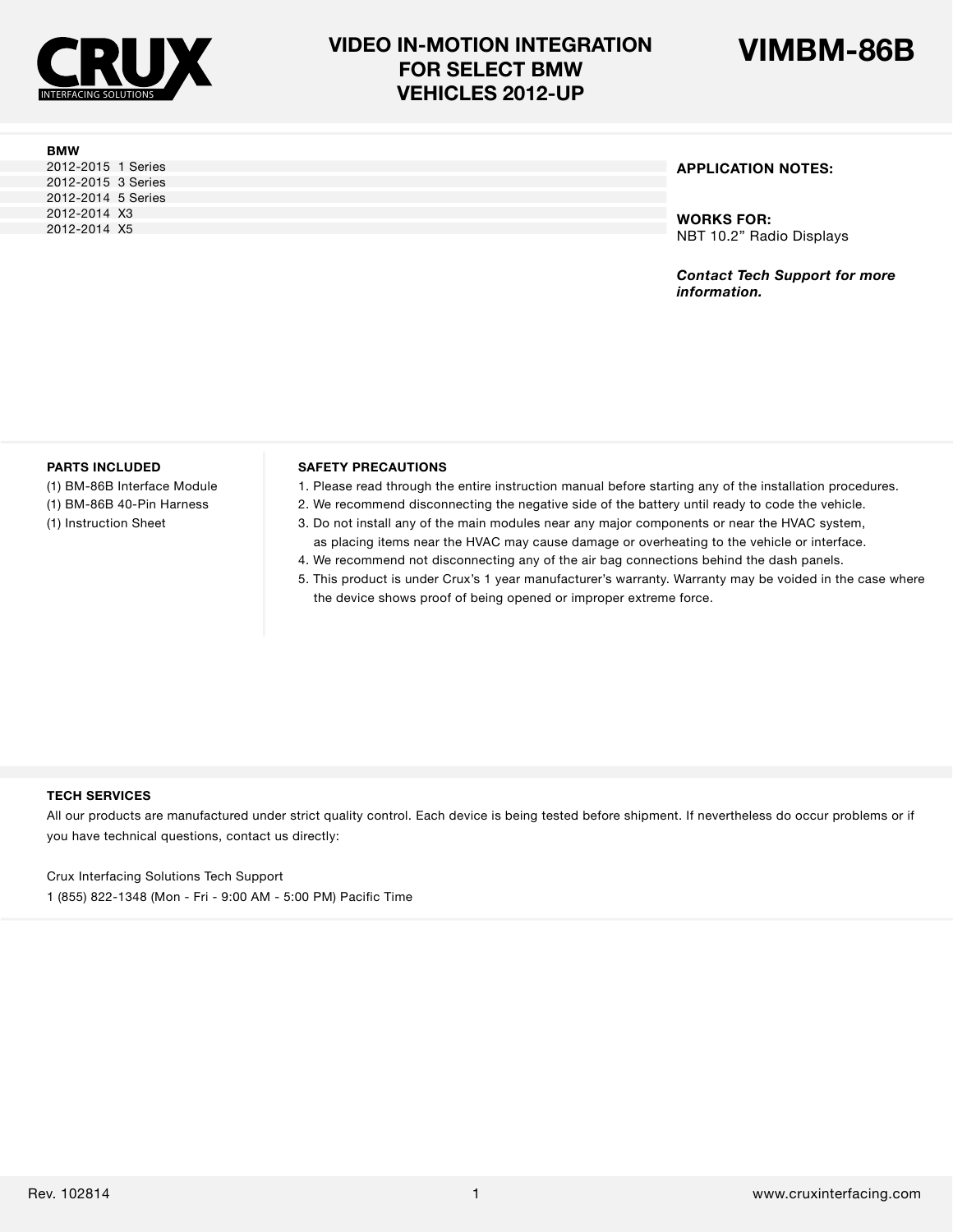





**DIP SWITCH SETTINGS OVERVIEW**





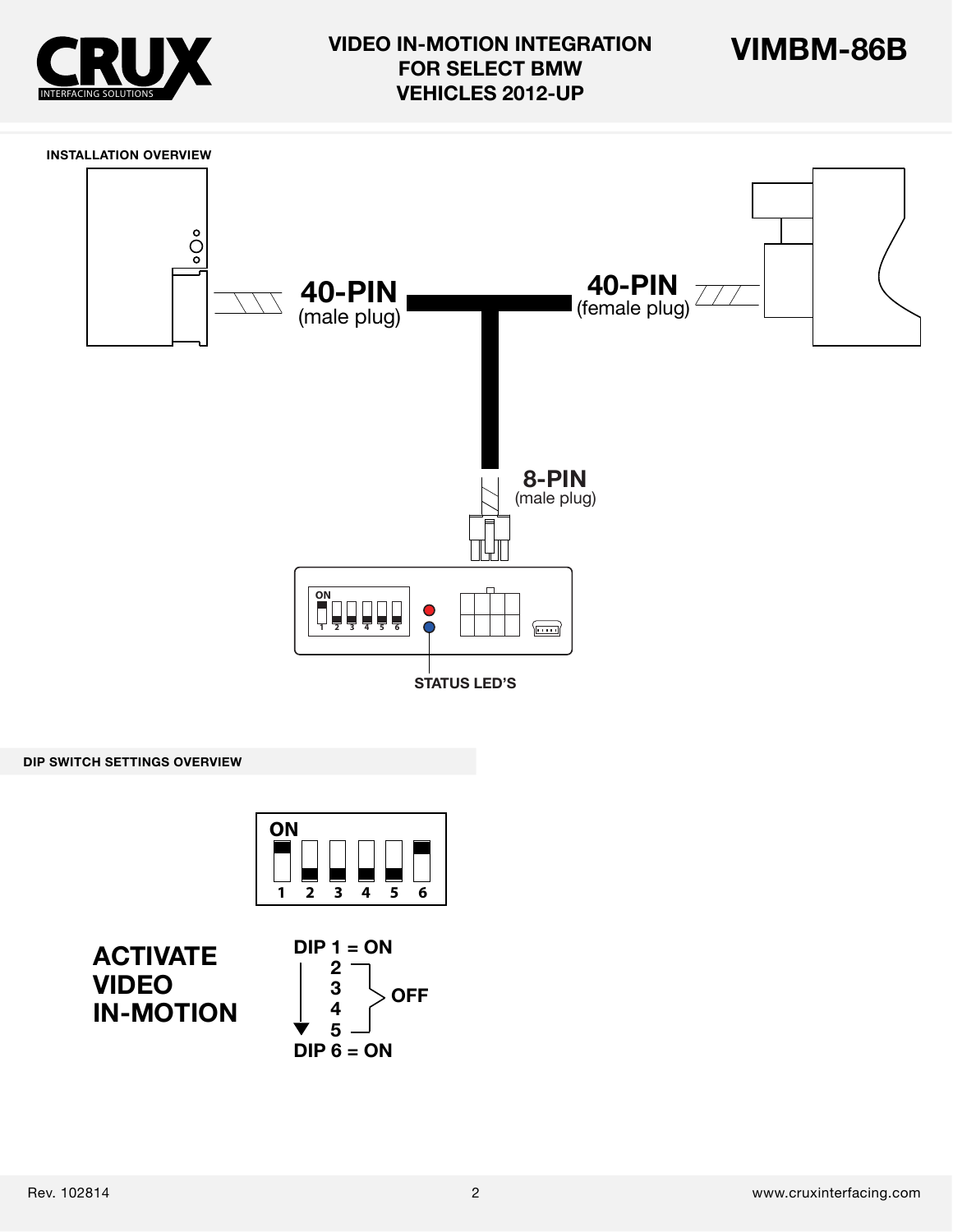

### **CONNECTING THE INTERFACE**

Follow these steps to properly install the interface module.

**Step 1** - Remove the RADIO portion of the system to gain access to the factory 40-PIN Harnesses. You will NOT have to get behind the factory display.



**Step 2** - Once behind the RADIO, remove the factory 40-Pin Quadlock connector.

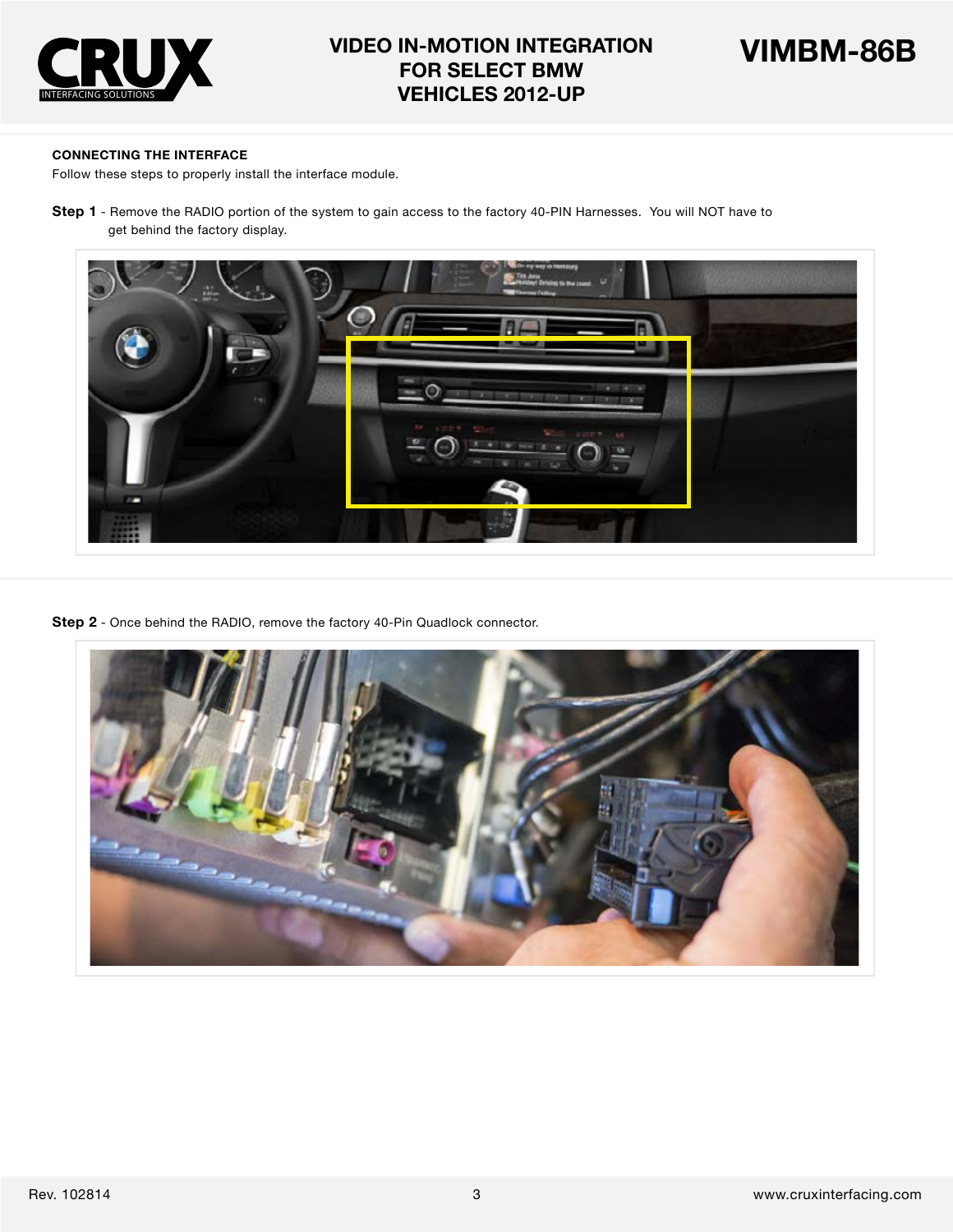



### **CONNECTING THE INTERFACE**

Follow these steps to properly install the interface module.

**Step 3** - On the factory 40-Pin connector, remove the factory Fiber-Optic cables. Lift the clip to release the fiber optic connector.



**Step 4** - After removing the factory Fiber-Optic cables, re-insert the Factory fiber optic cables into the CRUX T-Harness. Make sure to insert the fiber optics into the first slot from the outside.

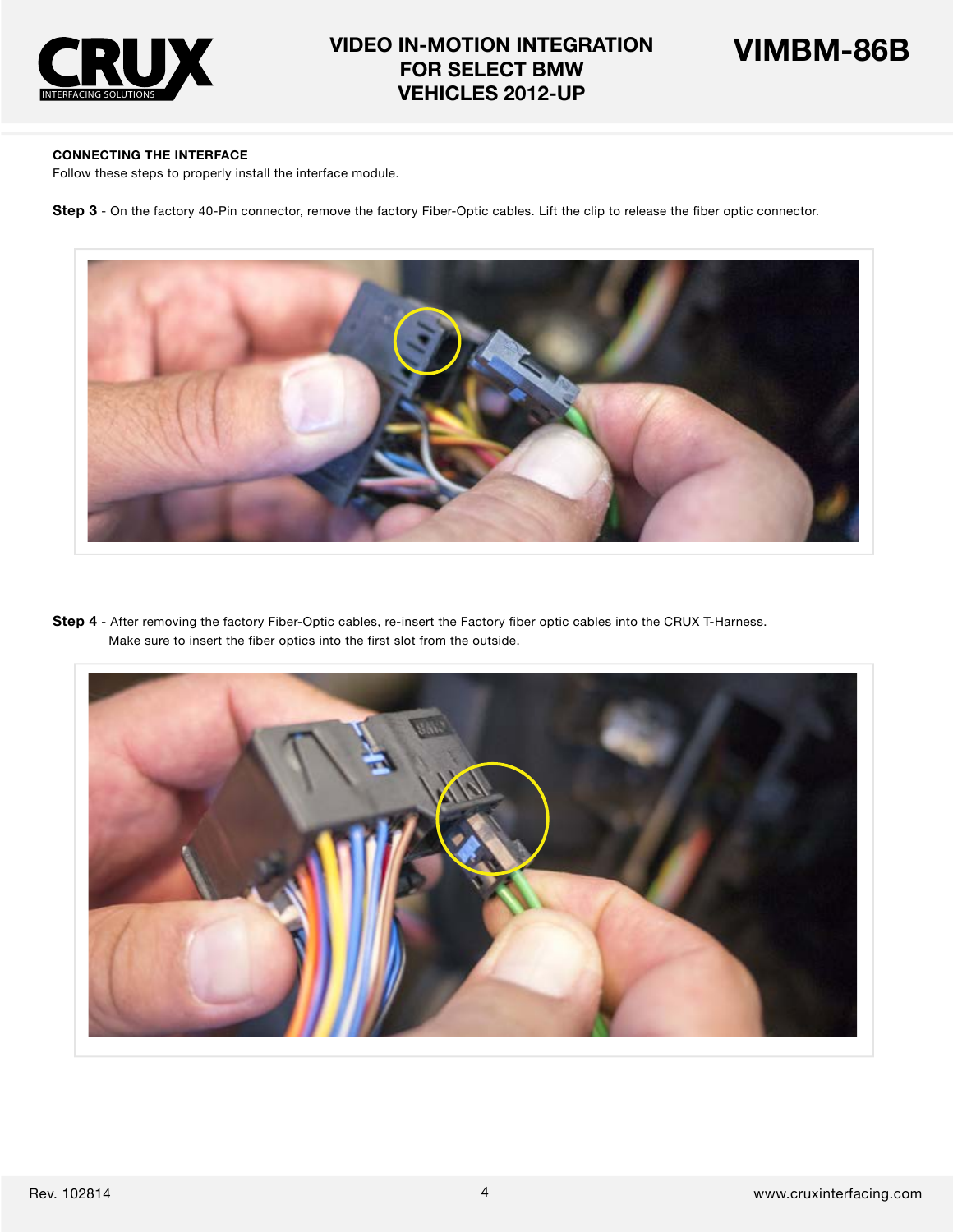



### **CONNECTING YOUR DEVICES TO THE INTERFACE**

Follow these steps to properly install the interface module.

**Step 5** -After making the Fiber-Optic connections, mate the T-Harness. One end goes to the factory 40-Pin harness and the other end goes to the factory Radio. Our 40-Pin will NOT have a latch to lock, but will not move out of place.



**Step 6** - Connect the 8-Pin connector to the module and switch dip switches number 1 and 6 to ON.



**DIP SWITCH DESCRIPTION** *IF NOT USING THE INPUT, PLACE TO OFF*

- **DIP 1 =** Video In-Motion Enable
- **DIP 2 =** Not Used
- **DIP 3 =** Not Used
- **DIP 4 =** Not Used
- **DIP 5 =** Not Used
- **DIP 6 = CAN Termination**

*LED INDICATORS* **BLUE LED:**  ON = Power On **OFF** UP=ON **DOWN=OFF** UN = Power OFF<br>OFF = Power OFF

> *After each change of the DIP switch settings, we recommend powering down the module, then restarting the vehicle.*

*ACTIVATING THE VIDEO IN-MOTION DOES NOT EFFECT THE FACTORY REAR-VIEW CAMERA, GPS, PARK ASSIST, OR OTHER VEHICLE INFORMATION*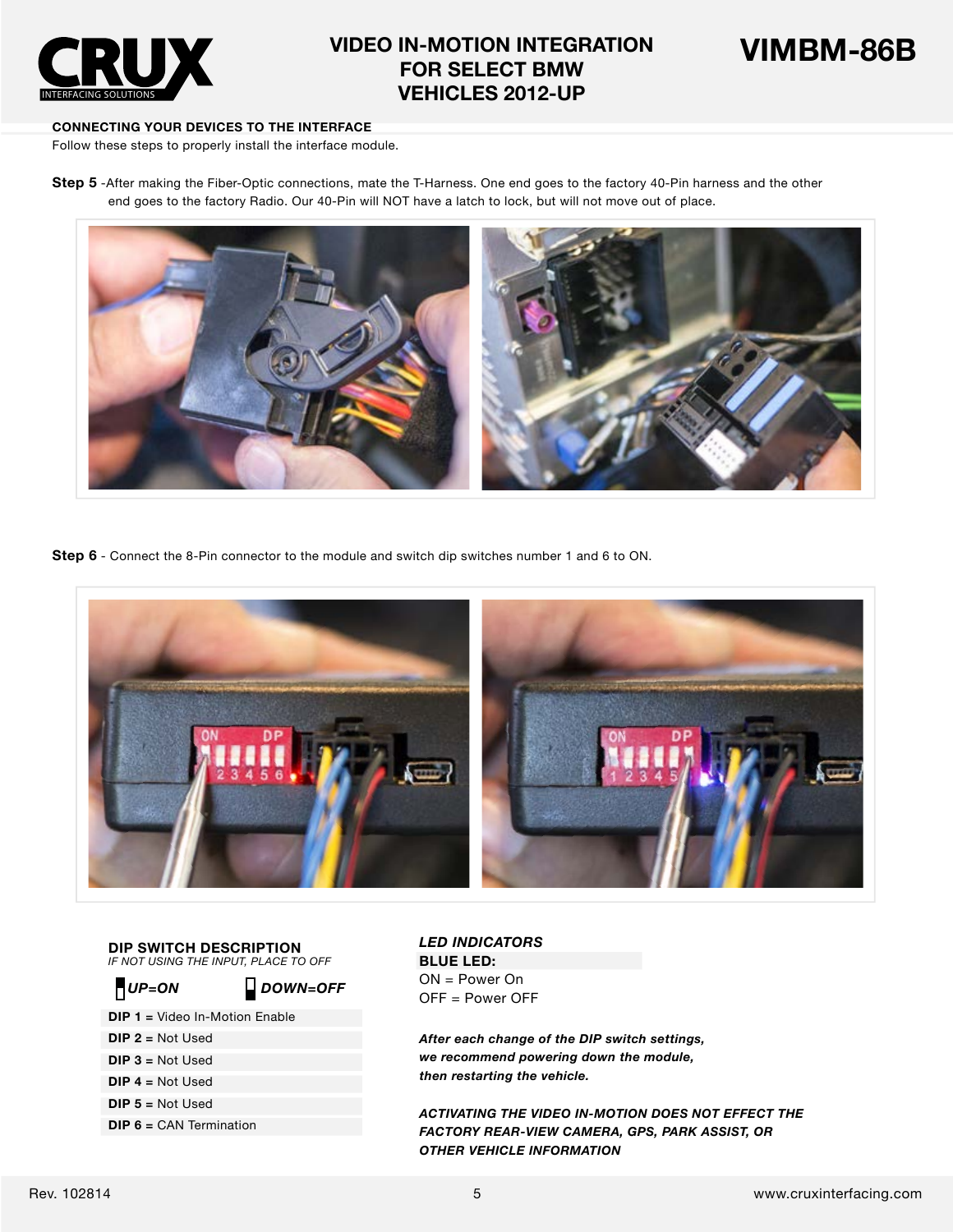



#### **TESTING THE INTERFACE**

Make sure to test the interface while the vehicle is in motion.

**Step 1** - Use the features on the factory display to test the interface module. Using the factory video source while driving the vehicle will be the fastest way to test the interface.